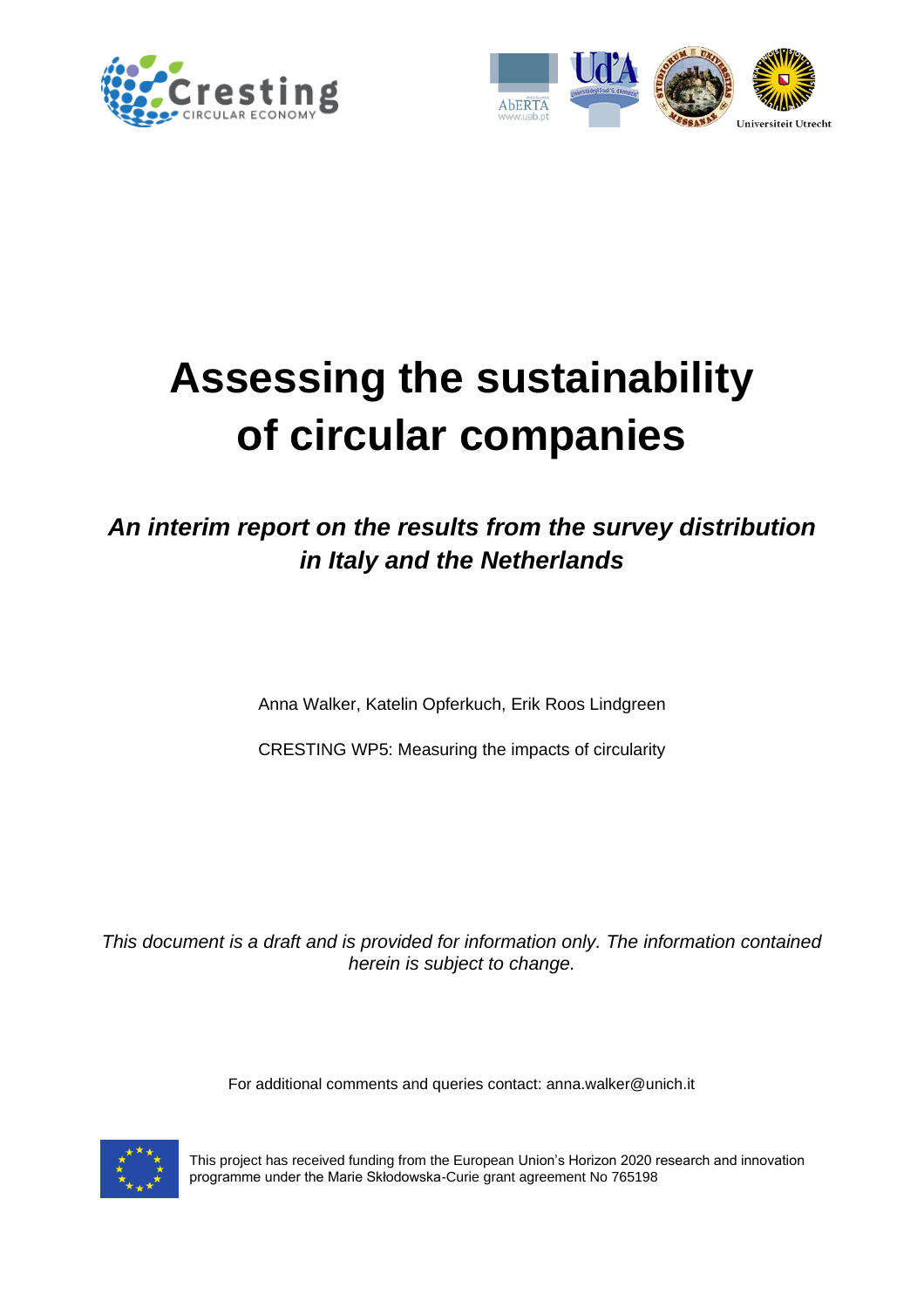

### **1 Overview of respondents**

This document briefly summarizes some of the first results of the survey sent out by the CRESTING project in mid-2019 to companies associated with a Circular Economy (CE) focussed network, operating in either Italy or the Netherlands.

This interim report is addressed to organizations that indicated they wanted to be updated on the project's progress. A full report, including final results from to-be-conducted interviews, will be provided to participating organizations later.

Firstly, this report describes the primary characteristics of the survey respondents. Thereafter, descriptive trends and analyses are presented according to the themes of CE and sustainability, measurement approaches applied and finally the barriers and drivers for CE implementation identified in Italy and the Netherlands.

Companies associated with CE networks are implied to be front-runners in conceptualising and applying CE practices. Therefore, respondents were selected based on their association with the following national or international level CE networks; [Atlante Italiano dell'Economia Circolare](http://www.economiacircolare.com/latlante/) (IT), [Piattaforma Italiana degli stakeholder sull'economia circolare \(ICESP\)](https://www.icesp.it/) (IT), Circular Economy [Network](https://circulareconomynetwork.it/network-economia-circolare/) (IT), [Mercato Circolare](https://www.mercatocircolare.it/) (IT), Circulair [ondernemen](https://www.circulairondernemen.nl/about-us) (NL), [Ontertekenaars van](https://circulaireeconomienederland.nl/ondertekenaars/)  [Grondstoffakkoord](https://circulaireeconomienederland.nl/ondertekenaars/) (NL), [Circle Economy](https://www.circle-economy.com/membership/our-members) (NL), [Holland Circulair Hotspot](https://hollandcircularhotspot.nl/en/cases/) (NL), [Circulaire Coalitie](https://www.circulairecoalitie.nl/) (NL), [Ellen MacArthur Foundation CE 100](https://www.ellenmacarthurfoundation.org/our-work/activities/ce100/members) (international) and [Circular Economy Club](https://www.circulareconomyclub.com/) (international). For the international networks, companies were selected if their primary business operations were conducted in either the Netherlands or Italy.

The survey was sent out online to a total of 809 companies and was completed by 171, of which 155 responses were valid. This represents a survey response rate of 19%, where companies operating in Italy and the Netherlands are present to 47% and 53% respectively.



#### **What kind of companies responded?**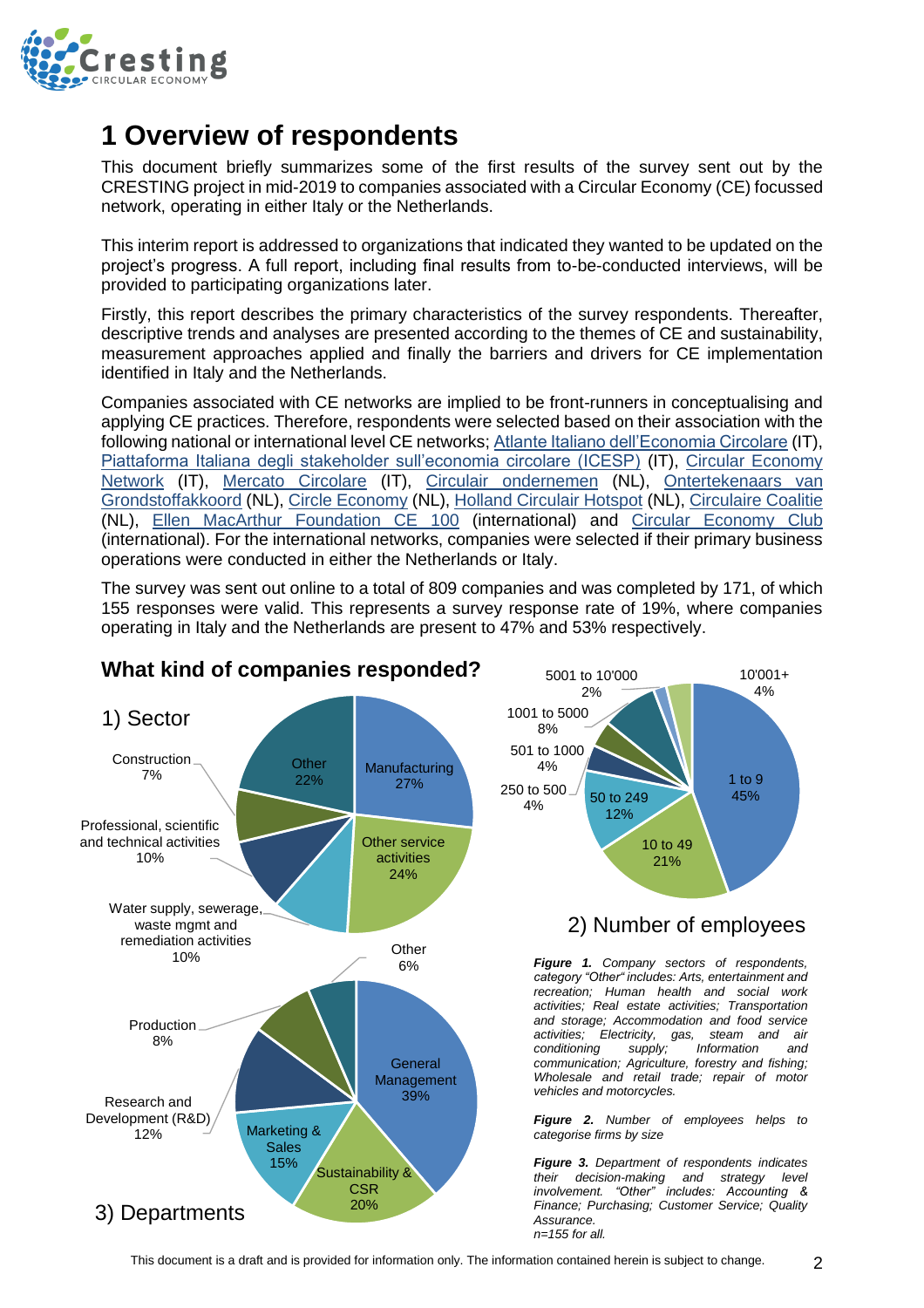

### **2 CE practices across the value chain**



#### **What CE practices do companies (plan to) implement?**

*Figure 4. Respondents' planned or implemented CE practices, it was possible to indicate several CE practices per respondent, n=141.*

Companies were presented with a list of 15 CE practices and asked to indicate which have been or are planned to be implemented within their company. As seen in Figure 4, the surveyed companies are implementing a range of CE practices. It was established that 72% of respondents indicated they implement more than one CE practice. In fact, the most frequent number of CE practices implemented within each company was four; with 19% of responding companies indicating this.

#### **What position of the value chain are companies operating in?**

Companies were asked to indicate which stage (or stages) of the value chain the main business operations of their company are situated in. As seen in Figure 5, companies represent all positions of the value chain.

Furthermore, respondents are more likely to operate in more than one value chain position; with only 31% respondents considering their company's operations to involve one part of the value chain.



*Figure 5. Share of companies' perceived position in the value chain, n=155.*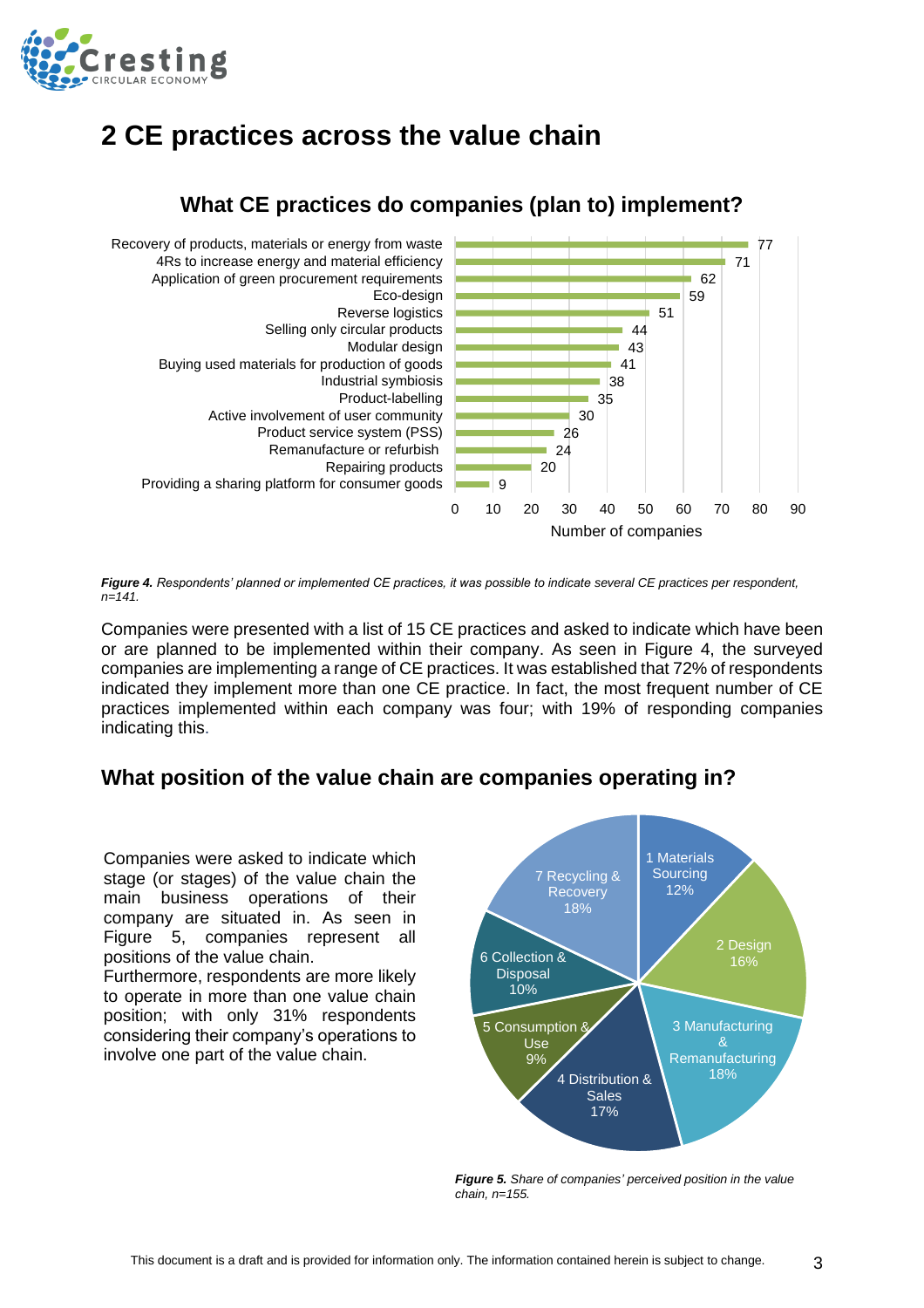

### **3 Defining Circular Economy and sustainability**





*Figure 6. Respondents' understanding of CE concept, assessing importance of characteristics with scale from 1 (not at all important) to 5 (extremely important), 'I don't know' responses were excluded from weighted average, n=155.*

Surveyed companies generally rated all seven characteristics of CE as more than moderately important. Overall, respondents most strongly agree that the statement *Products are designed in a way that eliminates waste* has the highest level of importance when characterising CE. Interestingly, companies were least likely to characterise the concept of CE with PSS, where services are offered to users rather than selling products. Besides the seven characteristics mentioned in the survey, several respondents acknowledged the importance of the bioeconomy and the concept of sufficiency to the characterisation of CE through the use of the additional comments section.



#### **How are CE and sustainability connected?**

*Figure 7. Respondents' level of agreement on statements discussing the link between CE and sustainability, scale from 1 (strongly disagree) to 5 (strongly agree), 'I don't know' responses were excluded from weighted average, n=155*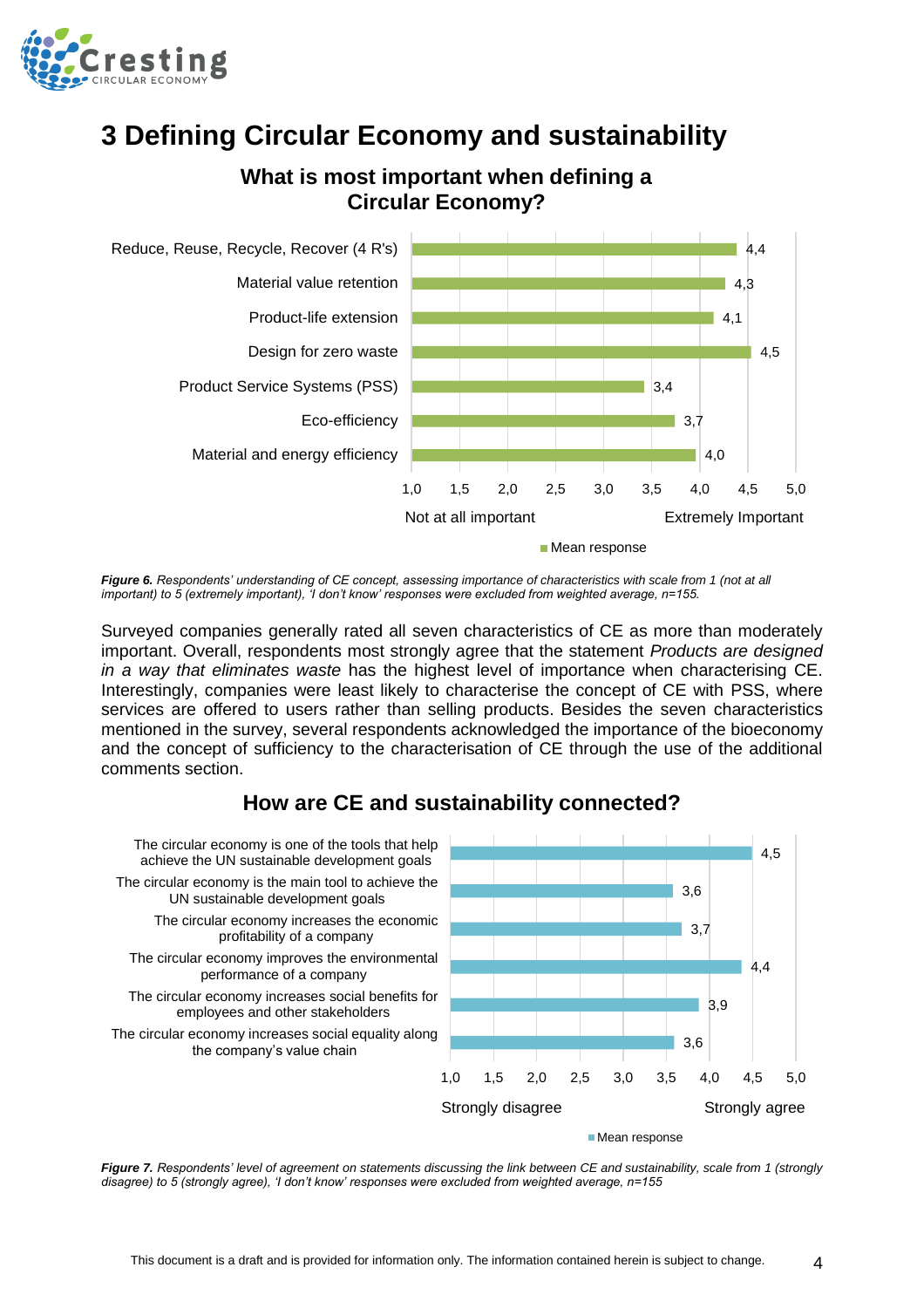

Respondents were asked to indicate their level of agreement with six statements describing the effect of CE on the three pillars of sustainability (environment, economic and social). The results (as seen in Figure 7) indicate that the respondents agree the concept of CE has a positive relationship with all three pillars of the concept of sustainability. Answers further indicate that the association of CE with the environmental pillar of sustainability is the strongest, followed by social benefits and economic profitability. While not visible from the mean, but from looking at the standard deviation (not shown here) the second and last statements were also the most contested, with several answers indicating that respondents both strongly disagree and strongly agree.

### **4 Assessment approaches**

The research focusses on how companies assess both circularity and sustainability, and how the assessment of these two dimensions is connected. Table 1 shows the top 10 assessment approaches companies are applying either to assess their company level or product level sustainability and/or circularity impacts.

| <b>Rank</b>    | <b>Name of assessment approach</b>                          | Do apply | Do not apply |
|----------------|-------------------------------------------------------------|----------|--------------|
| 1              | Self-developed sustainability indicators (direct impact)    | 61%      | 39%          |
| 2              | Environmental Life Cycle Assessment (LCA)                   | 60%      | 40%          |
| 3              | Volume of waste diverted from landfill                      | 58%      | 42%          |
| 4              | Recycling rate                                              | 58%      | 42%          |
| 5              | Recycled content                                            | 55%      | 45%          |
| 6              | <b>Carbon Footprint</b>                                     | 56%      | 44%          |
| $\overline{7}$ | Self-developed sustainability indicators (life cycle based) | 53%      | 47%          |
| 8              | Volume of virgin material production prevented              | 51%      | 49%          |
| 9              | Material durability                                         | 46%      | 54%          |
| 10             | Self-developed circularity indicators (life cycle based)    | 45%      | 55%          |

*Table 1. Top 10 assessment approaches with share of surveyed companies that do or do not apply them, n= 90.*

## **5 Drivers and barriers for CE implementation**

The final part of the questionnaire was dedicated to uncovering the drivers and barriers for implementing CE practices for front-running companies engaged with CE. As they differ considerably by country, the numbers are displayed comparatively in Figure 8 and 9. The most dominant CE drivers are the potential to reducing the environmental impact, the use of critical raw materials and the coherence with company sustainability image. In contrast, the main barrier to CE implementation is external, namely legislative constraints. The next highest ranked barriers however are internal, connected to the uncertain and long-term economic gains of implementing CE practices as well as the high investment costs (limited access to finance is ranked at place five). It needs to be stressed, that the respondents gave less importance to the barriers than to the drivers overall, indicating that the proposed barriers are not seen as highly interfering with the implementation of CE practices within surveyed companies.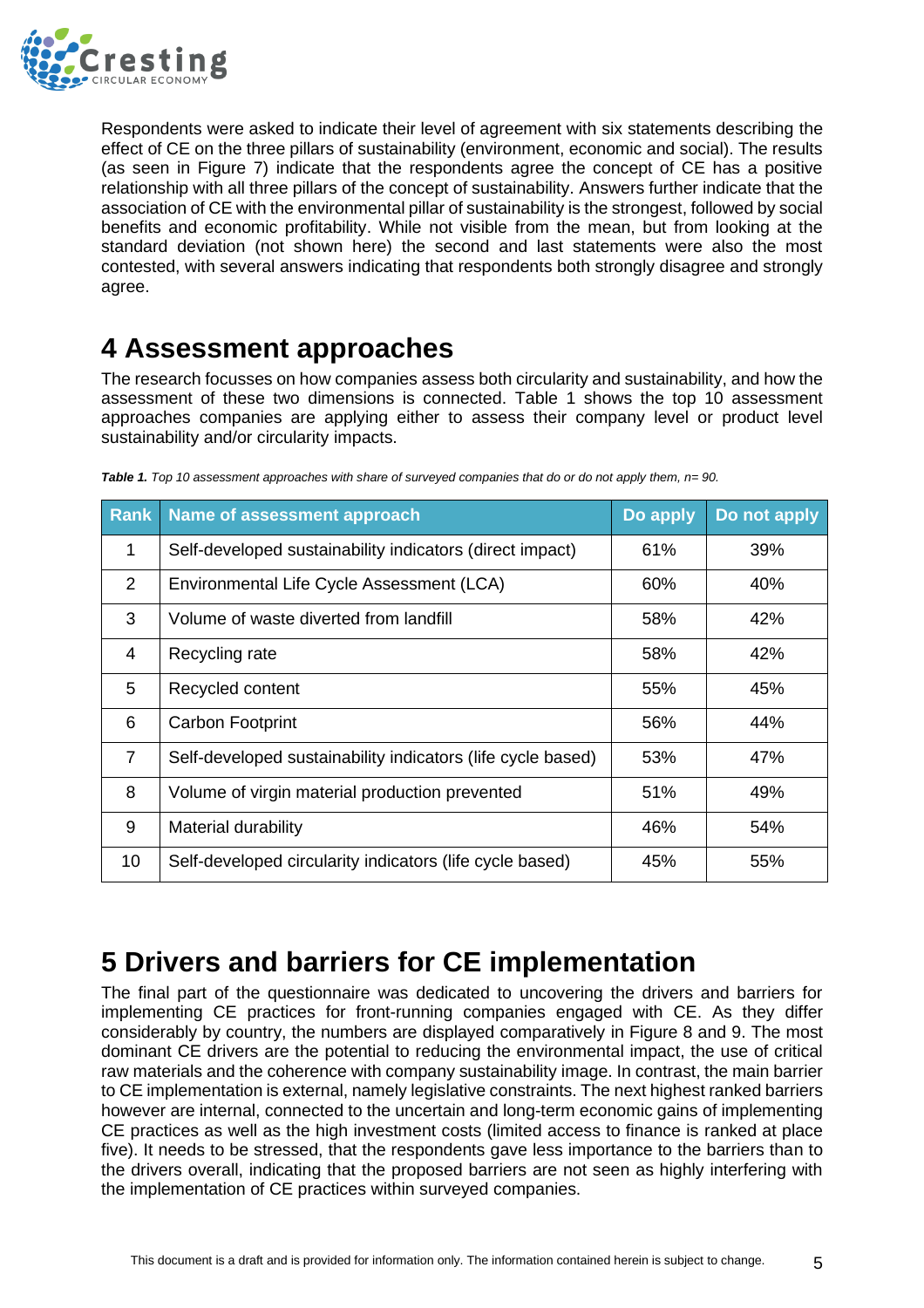



#### **How important do you rate these drivers?**

*Figure 8. Respondents' perceived importance of CE drivers, scale from 1 (not at all important) to 5 (extremely important), 'I don't know' responses were excluded from weighted average, n=105.*

This document is a draft and is provided for information only. The information contained herein is subject to change.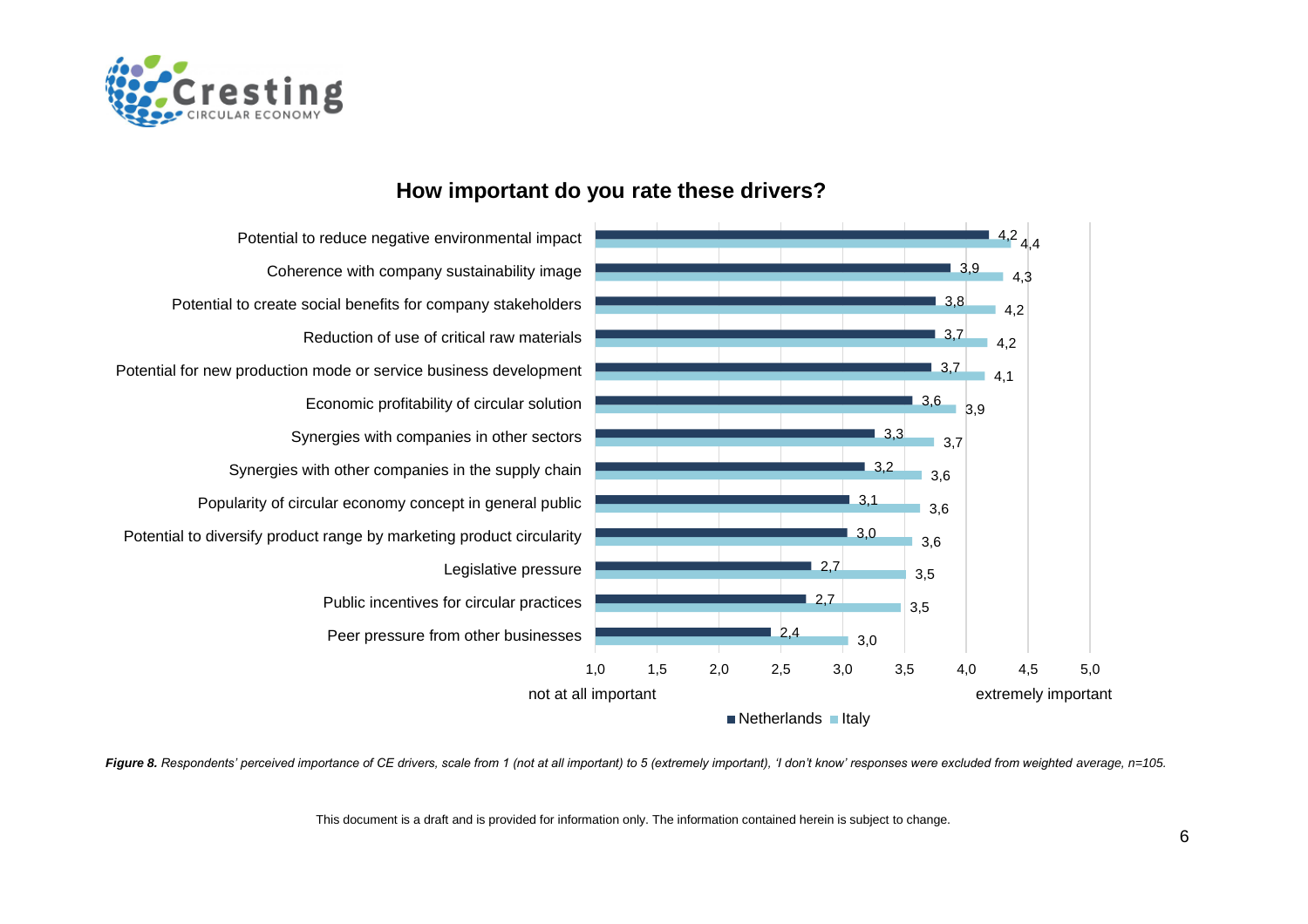

#### **How important do you rate these barriers?**



 $\blacksquare$  Netherlands  $\blacksquare$  Italy

*Figure 9. Respondents' perceived importance of CE barriers, scale from 1 (not at all important) to 5 (extremely important), 'I don't know' responses were excluded from weighted average, n=105.*

This document is a draft and is provided for information only. The information contained herein is subject to change. 7